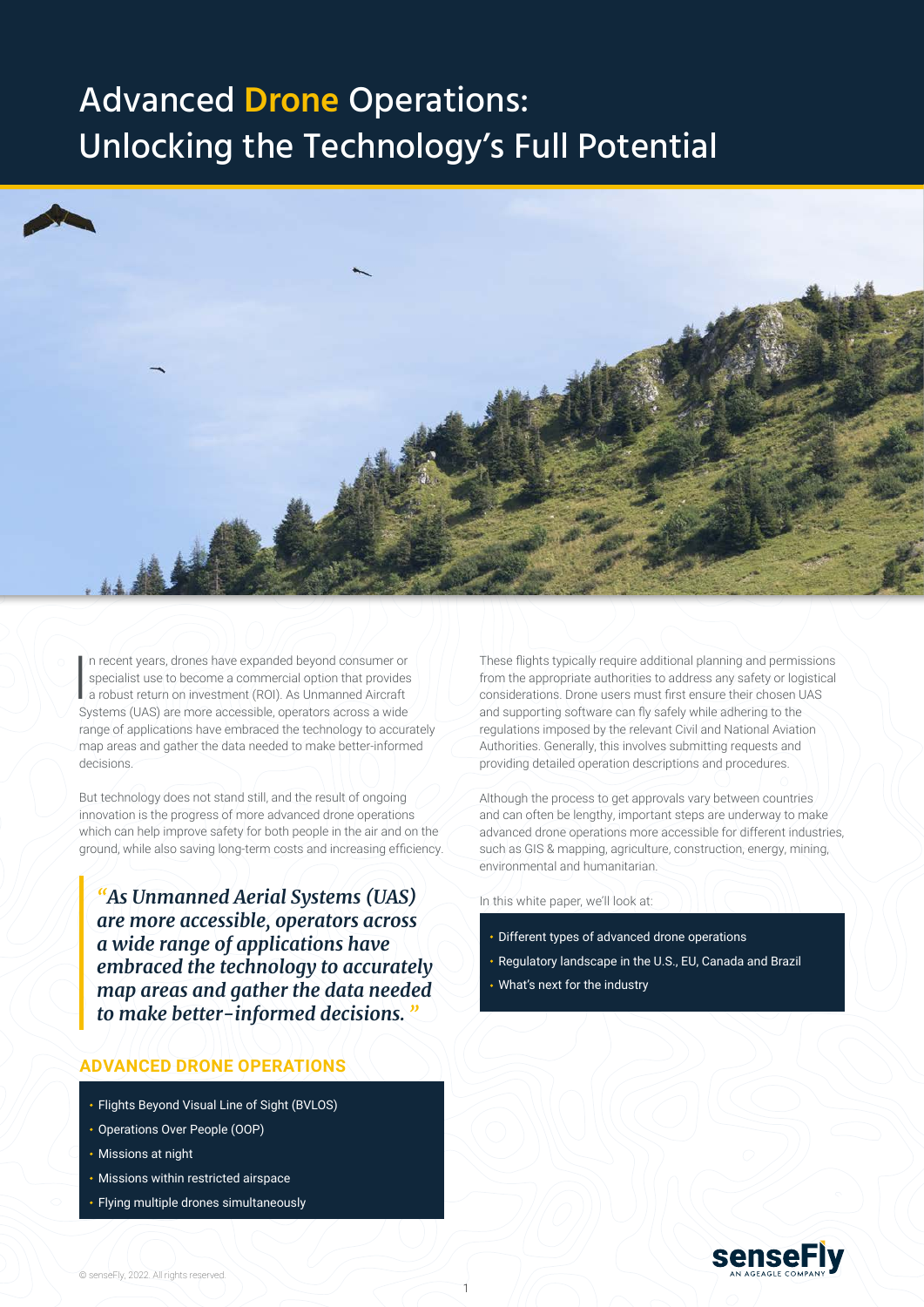## **DIFFERENT TYPES OF ADVANCED DRONE OPERATIONS**

Advanced drone operations have in common the need to be approved by a relevant authority. Applicants must be able to prove specific requirements, such as:

- Fail-safe features for the flight plan, the drone and the software
- Trained operators in the relevant software and hardware
- Access to the right supporting equipment, such as communication tools

## BEYOND THE VISUAL LINE OF SIGHT (BVLOS)

BVLOS expands project functionality. While Visual Line of Sight (VLOS) flights operate to a range in which the pilot maintains visual contact with the drone, on BVLOS missions the UAS is out of the operator's view, allowing them to map larger or remote areas, meaning that one single flight saves valuable time in the field.

Given the vast potential of flying BVLOS, there is a significant commercial opportunity to scale up the technology in a fast, efficient, and reliable way.

#### **Benefits**

- Ability to map long-distance areas quickly and efficiently
- Survey remote and/or hazardous sites easily and safely
- Improved efficiency, mission's ROI and cost-effectiveness

**BVLOS drone technology.** Fixed-wing drones are ideally suited for BVLOS operations as they are lightweight, safe and easy to operate, with efficient batteries and airframes to map large areas. There is also extensive data supporting the durability and reliability of these systems thanks to thousands of hours of safety testing, which can help streamline and accelerate the approval of BVLOS requests. In contrast, Vertical Take-Off and Landing (VTOL) UAS are heavier and so may not be able to cover as much distance or pose more of a threat in the event of a crash.

## *"...fixed-wing drones are ideally suited for BVLOS operations as they are lightweight, safe and easy to operate..."*

**Industries that benefit from BVLOS operations.** The capability to fly for longer periods opens a range of uses, including the mapping of long-distance sites such as fields in the **agriculture sector**, by helping operators avoid repeated repositioning to ensure the line of sight with the drone.

BVLOS also offers opportunities to improve the safety of mapping **high-risk areas**, such as oil and gas facilities or **mining sites**, since the drone user can avoid getting too close to hazardous objects. It is also used in **construction** and **utility inspections** to track progress on projects or regular monitoring, helping save time, expenses and protecting the workforce. As BVLOS becomes more advanced, there is further potential for **insurance companies** to use drones as a risk assessment tool in gathering up-to-date data.

## OPERATIONS OVER PEOPLE (OOP)

Operations Over People refers to "a flight where a small UAS flies over any part of any person, regardless of how long the flight is over the person", according to the Federal Aviation Administration of the U.S. (FAA).

#### **Benefits**

- Cover zones where uninvolved people may be present
- Fly and operate drones safely over urban areas
- Larger distance missions on normally prohibited sites

**Necessary to fly BVLOS.** Gaining OOP approval is also essential to fly BVLOS as, unless flying totally above a ground-controlled area it is difficult to guarantee that a drone can avoid people and traffic once it has traveled Beyond the Visual Line of Sight. OOP approval is therefore required not only for urban areas, but in applications such as mines and construction projects where uninvolved people are likely to be on-site.

The testing to get the OOP approval allows the authorities to check if the aircraft is dangerous when flying over people, which could potentially cause injury in the event of a collision. Key components, such as the propeller or the energy transmitted on impact, must be properly checked to pass stringent approvals.

### FLYING WITHIN RESTRICTED AIRSPACE AND/OR AT NIGHT

Both flying a professional drone at night and in restricted zones - around airports, military bases or hospitals, among others - also require additional safety and logistical considerations, but the advantages can be a lifesaver.

#### **Benefits**

- Time-saving in life-threatening situations and challenging terrain
- Quick assessment of the situation for disaster response
- Thermal drone camera allows search and rescue missions

**Gaining approvals for these operations.** Although there are often no specific limitations for night flying, UAS must always be within the pilot's line of sight, meaning any drone should be illuminated to allow the pilot to fly responsibly, without collisions. Similarly, flights around airfields and airports are tightly restricted, unless appropriate permissions are granted, and it's synchronized with air traffic control.

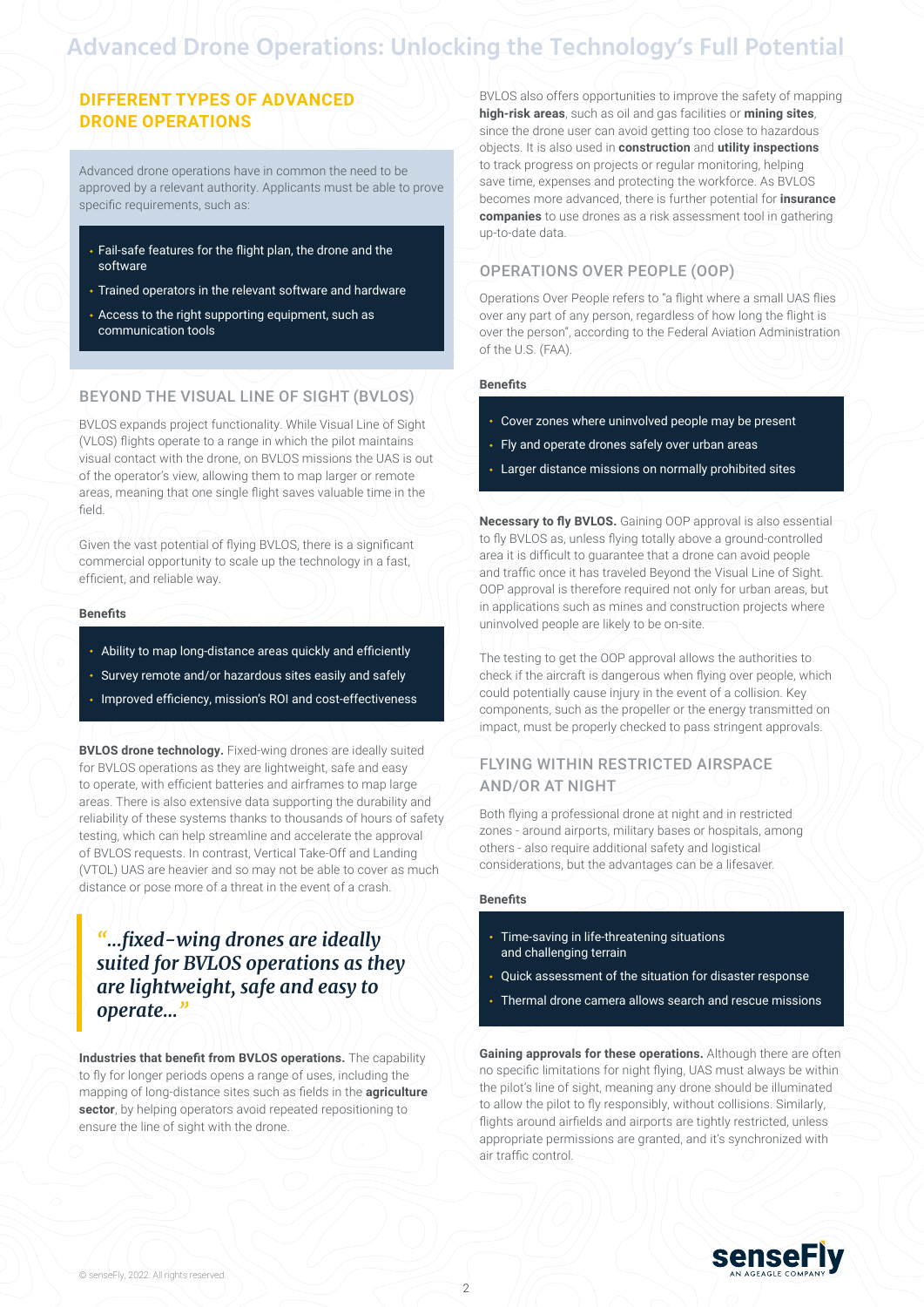## FLYING MULTIPLE DRONES SIMULTANEOUSLY

Currently, drones are usually flown separately or with multiple pilots. However, advanced operations with fleets had increasingly become a viable option in recent years – particularly with the rise of autonomous flights.

#### **Benefits**

- Improved efficiency for data collection and additional mission capabilities
- Coverage multiplied and reduced mission time
- Easily mapping of linear infrastructure

**Multi-drone flights for time-sensitive missions.** Using multiple drones simultaneously multiplies your coverage, and this is especially useful for time-sensitive flight scenarios. For example, instead of taking five flights using traditional VLOS methods, the use of BVLOS and the option of fleets could result in just one flight – helping to save costs and ensure operations are more viable.

## *" Using multiple drones simultaneously multiply your coverage, and this is especially useful for time-sensitive flight scenarios."*

Some flight management software, such as [eMotion,](https://www.sensefly.com/software/emotion/) enables the multi-drone mission functionality, allowing to fly up to four drones simultaneously from a single computer.

## **THE REGULATORY LANDSCAPE**

With the commercial use of drones more widespread than ever, it is essential to have the right approvals in place to conduct advanced drone operations. However, guidelines and progress vary across the globe.

## U.S. REGULATIONS

#### **Regulatory body:** [Federal Aviation Administration](https://www.faa.gov/) (FAA).

**Regulatory framework:** The FAA has a Code of Federal Regulations, called Part 107 rules, and pilots must have a Part 107 license to operate commercial drones. However, for advanced operations special waivers are required.

In case of emergency operations, the FAA can "quickly issue authorizations for natural disaster and other emergency situation responses", even though there is no change to the application process.

#### $BYI$

Part 107.31 waiver is needed, which the aviation authority reviews on a case-by-case basis before approval. The BVLOS waiver application must state a detailed description of the mission, the hardware capabilities, the Detect and Avoid Systems (DAA), the command and control equipment (C2) and the operator's training, among others.

#### OOP

Part 107.39, officially called "Operation over human beings." The rule was published in the Federal Register in April 2021. Applicants are required to detail several UAS security tests, to provide injury mitigation plan, operational data - altitude, airspeed, area of operation, time flying over people -, equipment, pilots certificates, safety procedures, etc.

#### MISSIONS AT NIGHT / RESTRICTED AIRSPACE

For operations at night, the company or operator needs a 107.29 waiver. Regarding flight over restricted airspace, the FAA states, "drone pilots planning to fly under 400 feet in controlled airspace around airports must receive an airspace authorization from the FAA before the fly". To do so, the application must be made through the Low Altitude Authorization and Notification Capability (LAANC) system.

#### MULTIPLE DRONES

The waiver required to fly multiple drones simultaneously is Part 107.35, called "Operation of multiple unmanned aircraft", for drones weighing less than 55 pounds / 25 kg on takeoff.

## EU REGULATIONS

**Regulatory body:** [European Union Aviation Safety Agency](https://www.easa.europa.eu/home) (EASA).

**Regulatory framework:** The Open Category group together all the standard operations for which different requirements and pilot training apply, depending on the activity and the weight of the drone. Advanced operations are not part of them, they are under the Specific Category.

#### BVLOS, OOP, MISSIONS AT NIGHT, IN RESTRICTED AIRSPACE OR WITH MULTIPLE DRONES

There are three ways to obtain these operational authorizations:

- **Operation risk assessment**: as the EASA states, "the drone operator is required to conduct a risk assessment of the intended operation" and the means to mitigate them by using one methodology that helps identify the risk level, as the Specific Operations Risk Assessment (SORA). It must be submitted to and approved by the respective National Aviation Authority (NAA).
- **Predefined Risk Assessment (PDRA)**: the EASA defines it as "an operation authorization through a predefined risk assessment", for which the agency has a list of the most common operations in Europe and their risk assessment. The drone operators are just required to put in place a list of actions to conduct the operation safely.
- **Light UAS operator certificate (LUC)**: operators can ask the NAA to assess their organization and "grant you the privilege to self-assess the risk of operations and self-authorize them", accordingly to the EASA. The privileges are allocated to the drone operator.

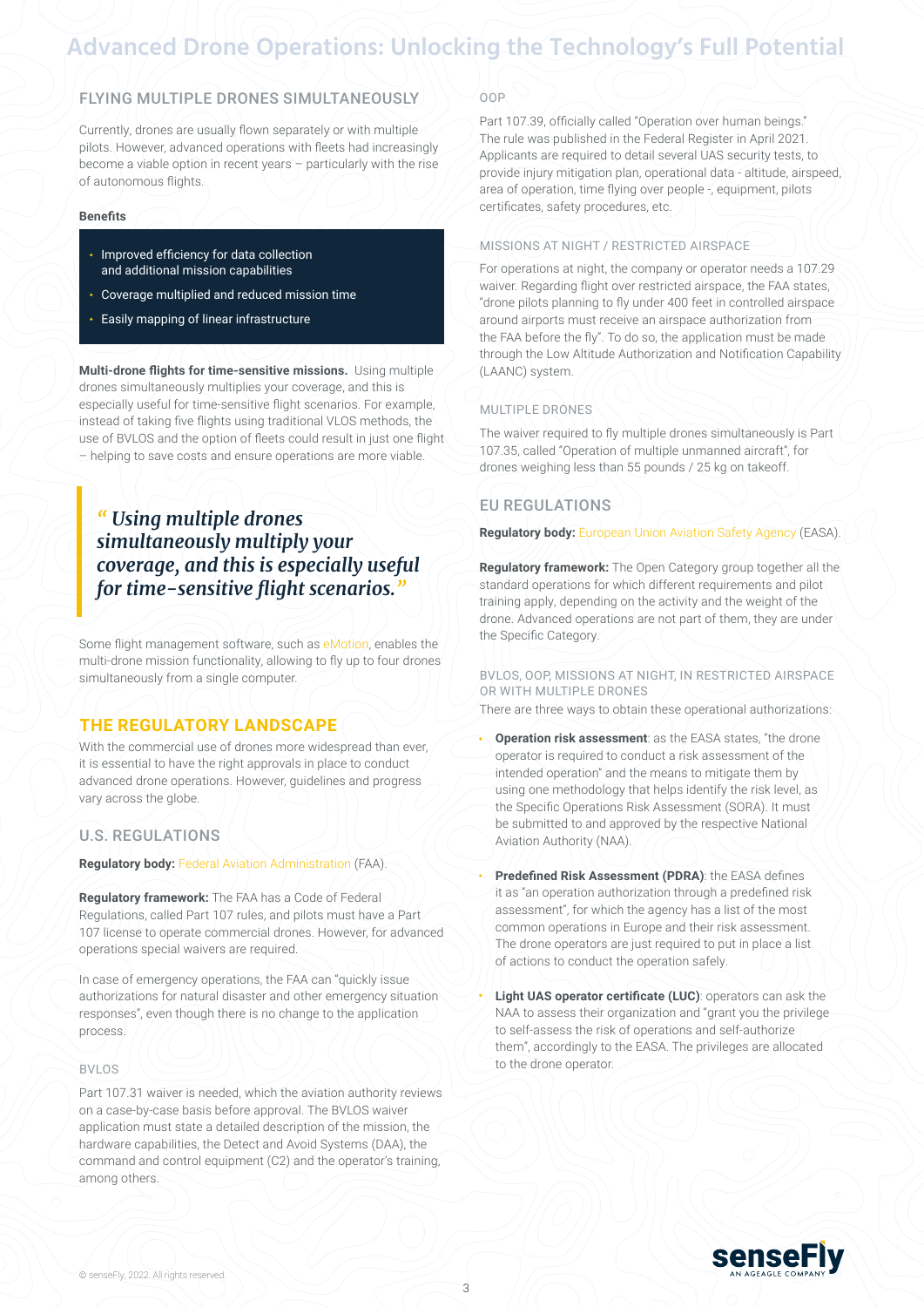## CANADA REGULATIONS

#### **Regulatory body: [Transport Canada Civil Aviation.](https://tc.canada.ca/en/aviation)**

**Regulatory framework:** The authority developed a Remotely Piloted Aircraft System (RPAS) Safety Assurance rating to be filled in by the drone manufacturers, identifying the system capabilities and the advanced operations the specific UAS is eligible for, between controlled airspace, near people and over people.

#### BVLOS, MISSIONS AT NIGHT / WITH MULTIPLE DRONES

To perform these advanced operations in Canada a Special Flight Operations Certificate (SFOC) is needed. The procedure to get one is to send an application to Transport Canada Civil Aviation with details about the operation, the Operational Risk Assessment (ORA) and a checklist of documents to read. Submissions are reviewed in an average of 21 calendar days, but additional time may be needed if extra information is required.

IN-FLIGHT Data partnered with senseFly to test BVLOS flights in Canada.

## CASE STUDY: IN-FLIGHT DATA

In 2018, Canadian commercial drone operator, IN-FLIGHT Data, carried out the country's largest BVLOS UAS Operations trial to date in the <25 kg / <55 lbs category, with support from senseFly. The trial returned more than 120 datasets, spanning 14 different test sites and covering over 1,500 km total linear flight distance, enabling data to be gathered across several different verticals. The flight safety data collected was subsequently provided to Unmanned Systems Canada and Transport Canada, to help define BVLOS risk models for different categories of unmanned aircraft for future operations. IN-FLIGHT Data also conducted the first urban BVLOS UAS project in the third most populous city in Canada, Calgary. The goal was to demonstrate that BVLOS UAS flights could be conducted safely and efficiently, while providing cost reductions and operational efficiencies.

#### OOP AND MISSIONS IN RESTRICTED AIRSPACE

Since January 2020, the senseFly eBee X, eBee Geo and eBee Ag are approved for [Operations Over People](https://www.sensefly.com/2020/01/09/ebee-x-approved-operations-over-people-transport-canada/) and in controlled airspace by Transport Canada. These operations are a fundamental requirement for professionals looking to expand their mapping capabilities with BVLOS missions, of which the eBee X Series are capable of flying.

## BRAZIL REGULATIONS

#### **Regulatory body:** [National Civil Aviation Agency of Brazil](https://www.gov.br/anac/en/topics/drones) (ANAC)

**Regulatory framework:** All UAS with a maximum takeoff weight above 250 g / 0.55 lbs need to be registered in the ANAC system. To operate a drone in Brazil, operators must follow the rules established by the National Civil Aviation Agency, the Air Force Department of Airspace Control (DECEA) and the National Telecommunications Agency (ANATEL).

#### BVLOS

The UAS must be certified by the ANAC according to the Brazilian Civil Aviation Special Regulation RBAC-E No. 94, Subpart E., and demonstrate safety requirements through detailed engineering analyses and in-depth flight testing.

In July 2021, the National Civil Aviation Agency approved [Beyond](https://www.sensefly.com/2021/07/20/brazils-civil-aviation-authority-approves-senseflys-flagship-ebee-x-fixed-wing-drone-for-beyond-visual-line-of-sight-bvlos-operations/)  [Visual Line of Sight](https://www.sensefly.com/2021/07/20/brazils-civil-aviation-authority-approves-senseflys-flagship-ebee-x-fixed-wing-drone-for-beyond-visual-line-of-sight-bvlos-operations/) (BVLOS) flights to be carried out in Brazil using senseFly's eBee X drone. Following the certification, eBee X operators in Brazil now only require a CAER (Special Airworthiness Certificate for RPA) waiver before flying BVLOS operations.

#### OOP, MISSIONS AT NIGHT, IN RESTRICTED AIRSPACE OR WITH MULTIPLE DRONES

For these advanced drone operations, the operator needs to get a Special RPA Certificate of Airworthiness (CAER) and verify that the drone has been authorized by the ANAC.

## **WHAT'S NEXT IN ADVANCED DRONE OPERATIONS?**

The potential benefits of advanced drone operations in commercial settings are significant. Partnering with authorizing bodies or institutions will be integral to enabling the commercial drone industry to be able to collect more data and build on the regulations already in place. For example, working with a university can encourage knowledge sharing, allowing companies to follow regulatory progress from key stakeholders, like the FAA. Authorities are also looking more closely at the possibilities for improved unmanned aircraft system traffic management, where airspace is effectively shared between drones and other aircraft. This development is crucial for being able to fly over a congested area in the future.

## DETECT AND AVOID SYSTEMS

Although Detect and Avoid systems are not yet widespread in the industry, they are an important step in making advanced drone operations planning more achievable and easier to scale up in the future. As Detect and Avoid technology becomes more refined and sophisticated, it may eventually replace the need and use of visual observers, which must currently be stationed every 1km on the ground. But while it can simplify approvals, adding extra people to operations can create financial stresses for commercial companies.

Another key consideration in implementing a Detect and Avoid system is the additional weight it can add to UAS. This is particularly true when it comes to 360-degree Detect and Avoid systems which, while providing a radial view of an area, can add more weight than their counterparts with more limited fields of view. Operators must therefore balance the potential safety improvements of using these systems with the drawbacks of additional drone weight. This technology may also require the provision of more on-the-ground equipment, which can add additional set-up and operational costs, although these costs typically would not outweigh the value of the system itself.